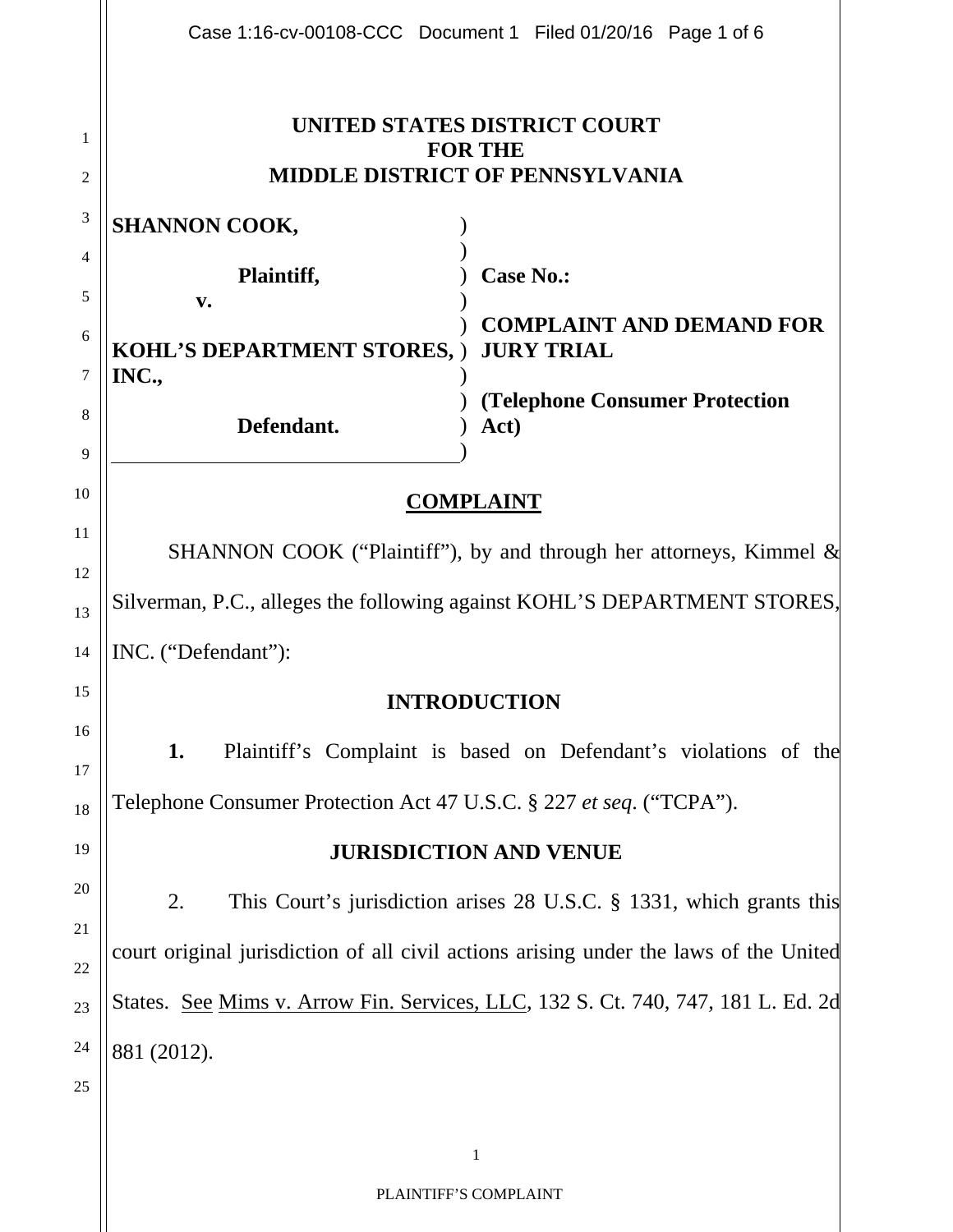Case 1:16-cv-00108-CCC Document 1 Filed 01/20/16 Page 2 of 6

3. Defendant regularly conducts business in the Commonwealth of Pennsylvania; therefore, personal jurisdiction is established. 1 3 4 5 6 7 8 9 10 11 13 14 17 18 19 21 22 23 24 25 2 4. Venue is proper pursuant to 28 U.S.C. § 1391(b)(2). **PARTIES**  5. Plaintiff is a natural person residing in Hanover, Pennsylvania 17331. 6. Plaintiff is a "person" as that term is defined by 47 U.S.C. § 153(39). 7. Defendant is a corporation with its principal place of business located at N56 West, 170000 Ridgewood Drive, Menomonee Falls, Wisconsin 53051. 12 8. Defendant is a "person" as that term is defined by 47 U.S.C. § 153(39). 15 16 9. Defendant acted through its agents, employees, officers, members, directors, heirs, successors, assigns, principals, trustees, sureties, subrogees, representatives, and insurers. **FACTUAL ALLEGATIONS**  10. Plaintiff has a cellular telephone number that she has had for over a  $_{20}$  | year. 11. Plaintiff has only used this number as a cellular telephone number. 12. The phone has been assigned to a cellular telephone service for which Plaintiff incurs a charge for incoming calls.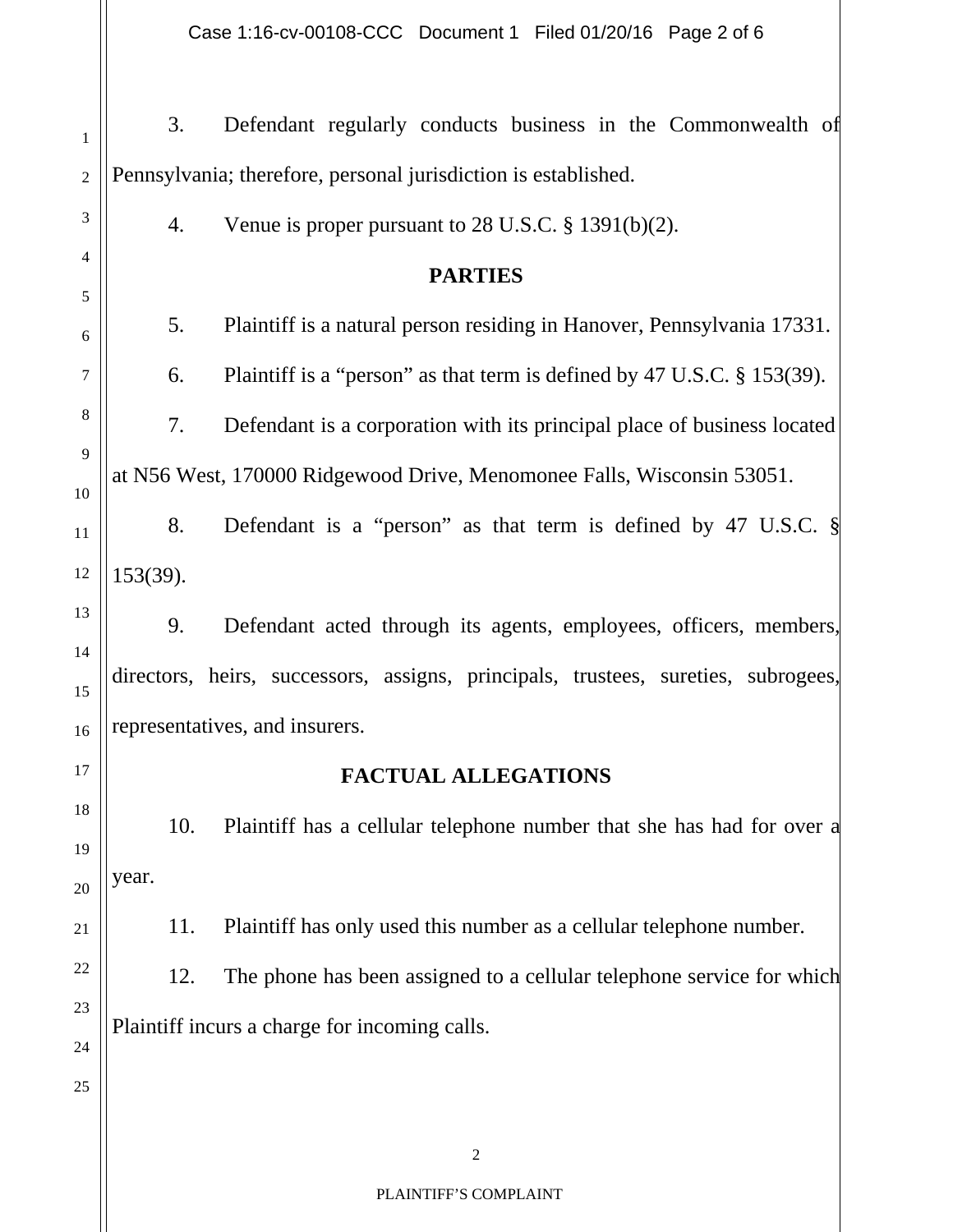Case 1:16-cv-00108-CCC Document 1 Filed 01/20/16 Page 3 of 6

1 2 13. Plaintiff never provided Defendant consent to call her cellular telephone.

14. Beginning in or around November 2013, and continuing through December 2015, Defendant called Plaintiff on her cellular telephone on a repetitive and continuous basis.

15. Defendant was calling Plaintiff's cellular telephone in order to contact a third party, Plaintiff's ex-boyfriend "Dorrell Blue."

16. When contacting Plaintiff on her cellular telephone, Defendant used an automatic telephone dialing system and automatic and/or pre-recorded messages.

17. Plaintiff knew that Defendant used automatic and/or pre-recorded messages, as when she answered its calls, she heard a computerized voice telling her, "If you are Dorrell Blue, press 1. If you are not Dorrell Blue, press 2."

18. In those instances where Plaintiff pressed 2, it sounded to her as it the call was being transferred and then she would hear another computerized message.

19. Despite pressing 2 on multiple occasions, Plaintiff would continue to  $_{21}$  | receive calls from Defendant for Dorrell Blue.

20. None of Defendant's telephone calls to Plaintiff's cellular telephone were for "emergency purposes."

3

5

6

4

7

9

8

10

11

13

12

14

15

17

16

19

18

20

22

23

24

25

21. Further, in November 2014, and January 2015, Plaintiff spoke with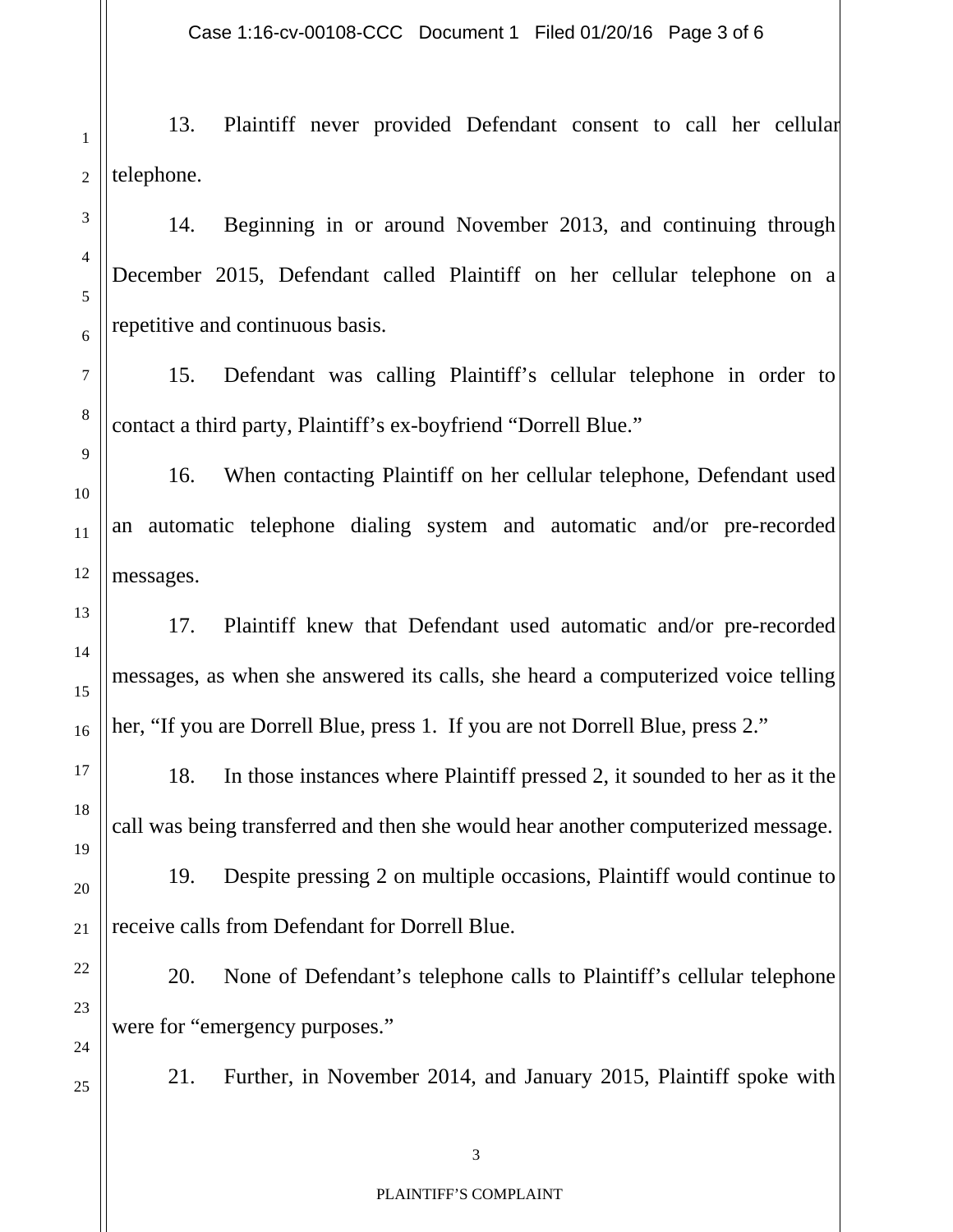Defendant and advised them that they had the wrong number, to stop calling her, and to put her on the do not call list.

22. In January 2015, Defendant's representative stated, "Ok, we're sorry, and we'll take you off the call list."

23. Defendant, however, failed to update its records to cease calls to Plaintiff's cellular telephone.

24. Defendant continued to make autodialed and automated calls to Plaintiff's cellular telephone, despite knowing that she was not the person it was  $c_{11}$  calling and that she had revoked any consent to call her cellular telephone.

25. Defendant called Plaintiff, on average, two (2) to three (3) times a day.

26. In addition, it would leave prerecorded voicemail messages on her cellular telephone stating, "This is Kohl's calling for Dorrell Blue. Please call us back."

27. Defendant's repeated calls to Plaintiff's cellular telephone were annoying and aggravating, as they would be received during times when Plaintiff was at work, driving a vehicle, and taking care of her children.

28. Most recently, Defendant called Plaintiff's cellular telephone on December 17, 2015.

1

2

3

5

4

6

7

8

9

10

12

4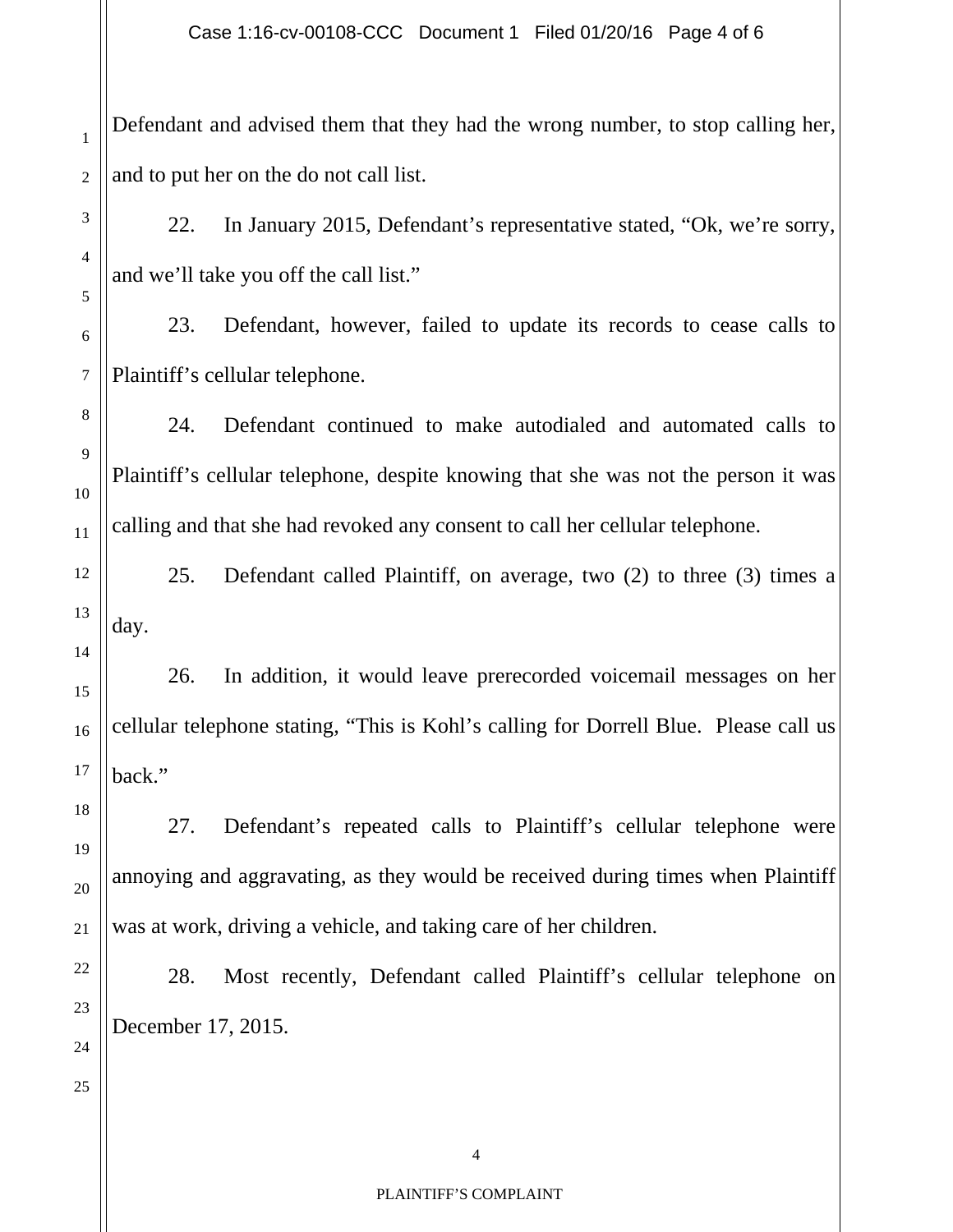## **COUNT I DEFENDANT VIOLATED THE TCPA**

29. Under  $\S 227(b)(3)(A)$  of the TCPA, a person or entity may bring a private cause of action in an appropriate court based on a violation of the TCPA or the regulations prescribed under the TCPA to enjoin such violation.

30. Under  $\S 227(b)(3)(B)$  of the TCPA, a person or entity may bring a private cause of action in an appropriate court "to recover for actual monetary loss from such a violation, or to receive \$500 in damages for each such violation whichever is greater."

31. Despite the fact that Plaintiff never consented to calls from Defendant, and that in November 2014 and January 2015, Plaintiff revoked any consent that may have been previously given for Defendant to place calls to her, Defendant repeatedly placed non-emergency calls to Plaintiff's cellular telephone.

32. Based upon the conduct of Defendant, Plaintiff avers that the enhancement of damages provided for by the TCPA allowing for Plaintiff to recover up to \$1,500 per call/violation be applied to calls placed.

33. Defendant's conduct violated § 227(b)(1)(A)(iii) of the TCPA by placing repeated calls using an automatic telephone dialing system to Plaintiff's cellular telephone without prior express consent.

WHEREFORE, Plaintiff, SHANNON COOK, respectfully prays for judgment as follows:

1

2

3

4

6

5

7

8

9

11

10

12

13

14

15

16

17

18

20

19

21

22

24

23

25